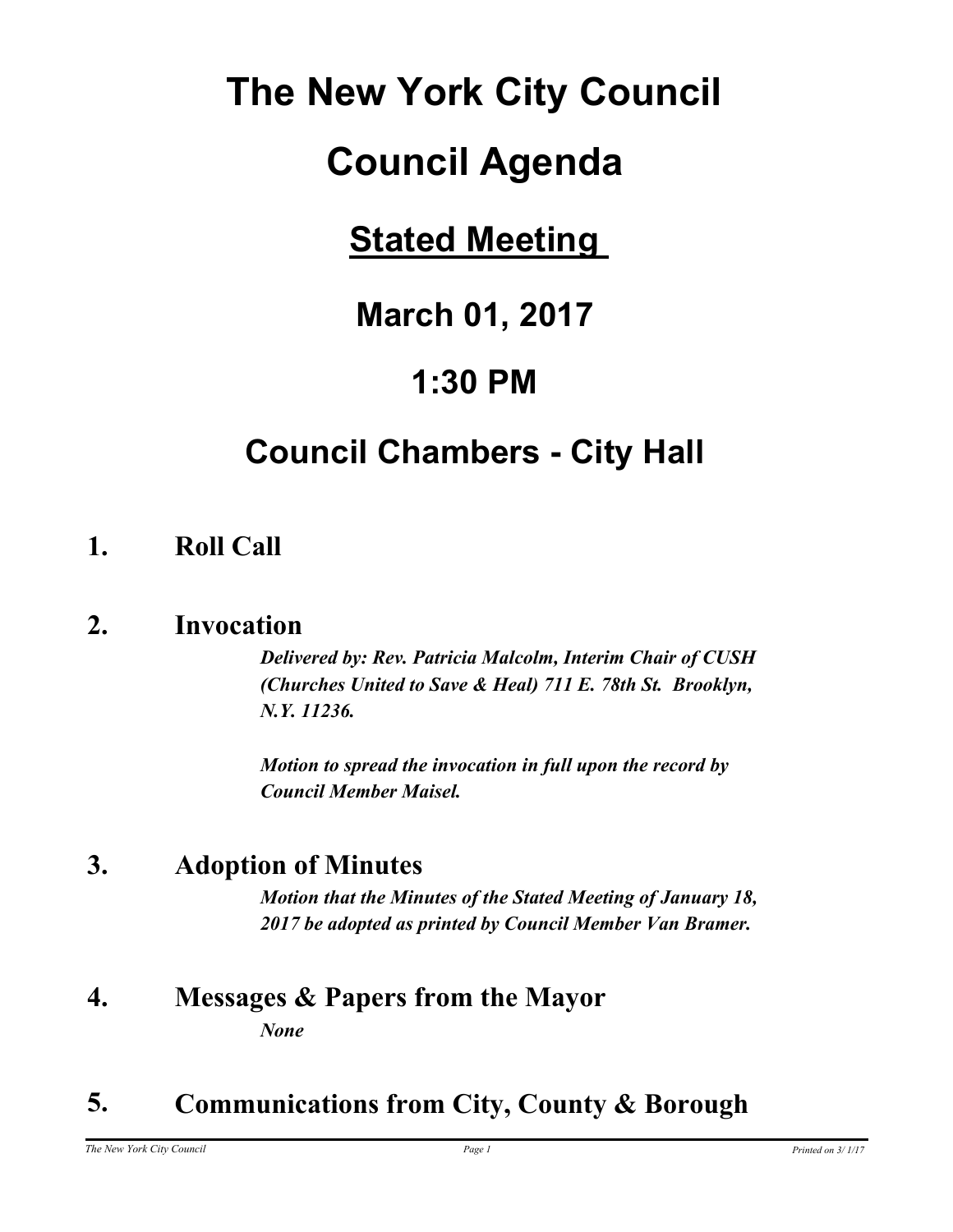| <b>Offices</b> |                                                                                                                                                                                                                                                                       |
|----------------|-----------------------------------------------------------------------------------------------------------------------------------------------------------------------------------------------------------------------------------------------------------------------|
| M 0483-2017    | Bill Perkins, as the new Council Member of the 9th<br><b>Councilmanic District, Manhattan County.</b>                                                                                                                                                                 |
|                | Communication from the Board of Elections - Submitting the<br>Certification of Election of Bill Perkins, as the new Council<br>Member of the 9th Councilmanic District, Manhattan.                                                                                    |
|                | THE CITY CLERK AND CLERK OF THE COUNCIL<br>PERFORMS THE FORMAL CEREMONY OF THE<br>ELECTED COUNCIL MEMBER BILL PERKINS TAKING<br>HIS OATH OF OFFICE.<br>Received, Ordered, Printed and Filed                                                                           |
| M 0484-2017    | <b>Manhattan Borough Board's Budget Priorities</b>                                                                                                                                                                                                                    |
|                | Communication from the Manhattan Borough President -<br>Pursuant to Section 241 of the New York City Charter,<br>submitting the Manhattan Borough Board's comprehensive<br>statement on the budget priorities of the Borough.<br>Received, Ordered, Printed and Filed |
| M 0485-2017    | <b>Queens Borough Board's Budget Priorities</b>                                                                                                                                                                                                                       |
|                | Communication from the Queens Borough President -<br>Pursuant to Section 241 of the New York City Charter,<br>submitting the Queens Borough Board's comprehensive<br>statement on the budget priorities of the Borough.<br>Received, Ordered, Printed and Filed       |
| 6.             | <b>Petitions and Communications</b>                                                                                                                                                                                                                                   |

*None*

## **7. Land Use Call-Ups**

*None*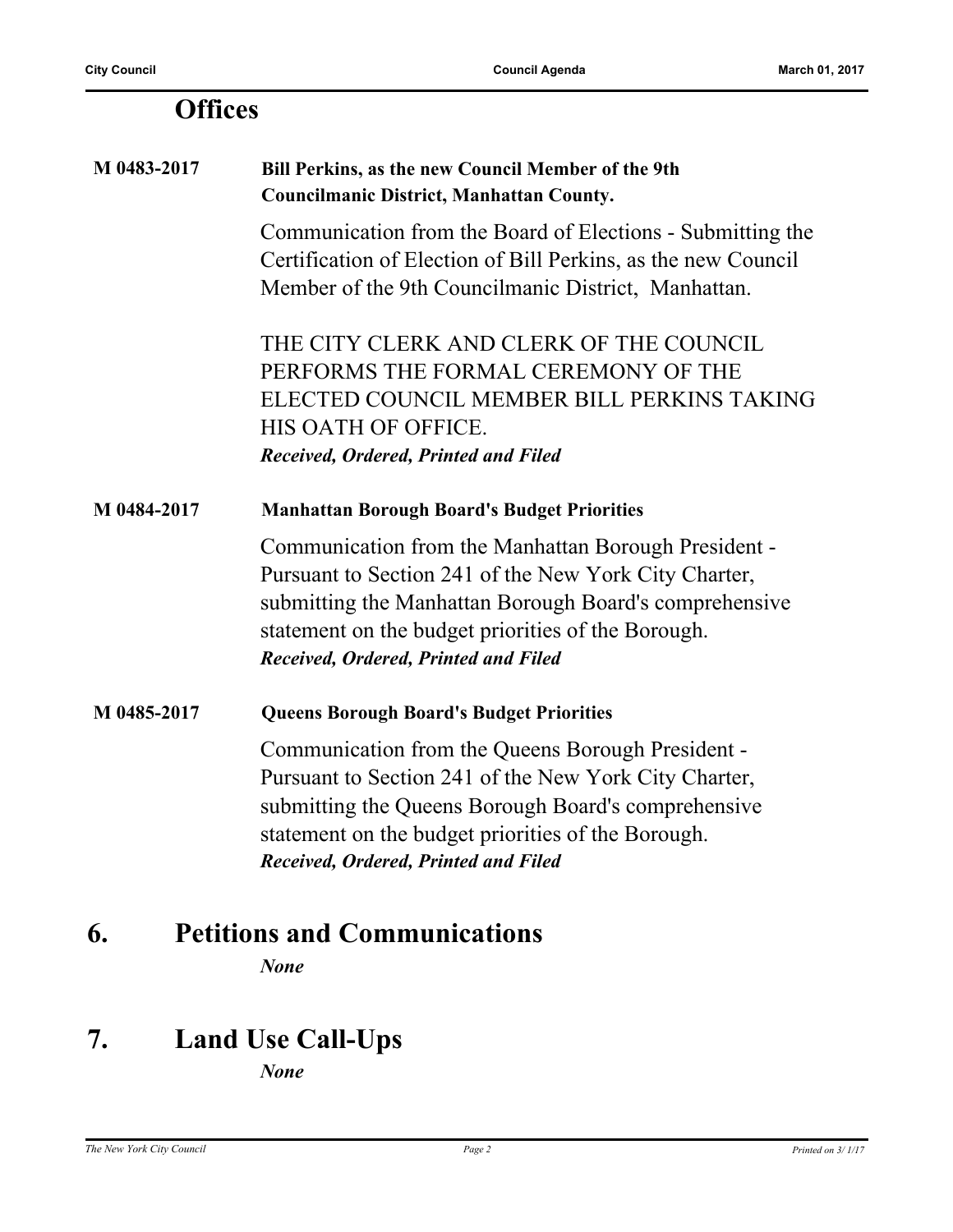## **8. Communication from the Speaker**

## **9. Discussion of General Orders**

**10. Reports of Special Committees** *None*

## **11. Reports of Standing Committees**

#### **Report of the Committee on Finance**

**Res 1390-2017 Approving the new designation and changes in the designation of certain organizations to receive funding in the Expense Budget.**

> Resolution approving the new designation and changes in the designation of certain organizations to receive funding in the Expense Budget *Preconsidered - Coupled on GO*

### **Report of the Committee on Health**

| Int $1161-2016-A$     | Reporting on HPV vaccination rates.                                                                                                                                          |  |
|-----------------------|------------------------------------------------------------------------------------------------------------------------------------------------------------------------------|--|
|                       | A Local Law to amend the administrative code of the city of<br>New York, in relation to reporting on HPV vaccination rates<br><b>Amended and Coupled on GO</b>               |  |
| Int $1162 - 2016 - A$ | Reporting on the use of contraceptive methods.                                                                                                                               |  |
|                       | A Local Law to amend the administrative code of the city of<br>New York, in relation to reporting on the use of contraceptive<br>methods<br><b>Amended and Coupled on GO</b> |  |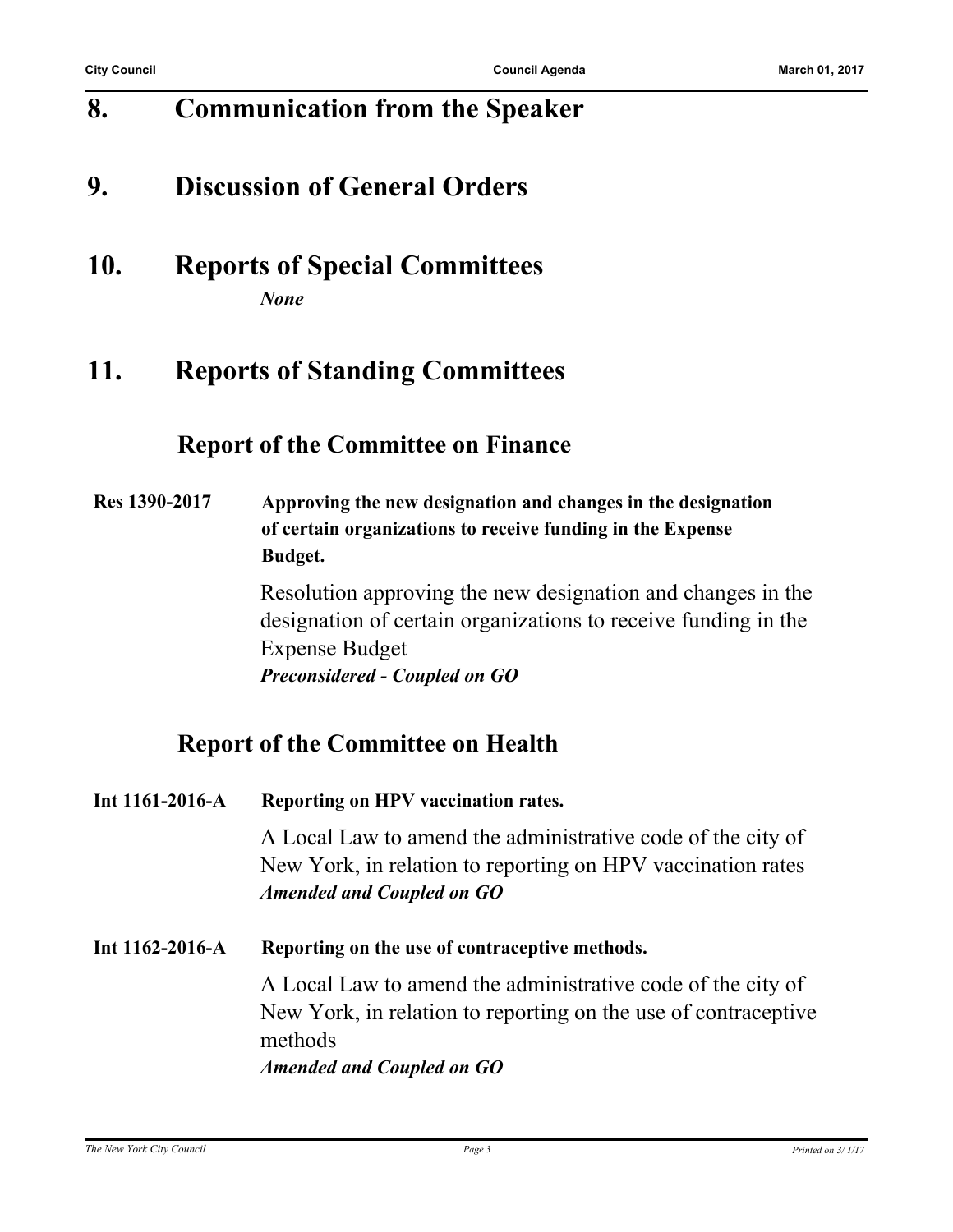**City Council Council Agenda March 01, 2017**

| Int 1172-2016-A | Requiring the dept of health and mental hygiene to issue an<br>annual report on maternal mortality.                                                                                                                              |
|-----------------|----------------------------------------------------------------------------------------------------------------------------------------------------------------------------------------------------------------------------------|
|                 | A Local Law to amend the administrative code of the city of<br>New York, in relation to requiring the department of health<br>and mental hygiene to issue an annual report on maternal<br>mortality<br>Amended and Coupled on GO |

#### **Report of the Committee on Land Use**

#### **Res 1395-2017 LU 544 - Zoning, Sidewalk café, BREAD & TULIPS, 365 Park Ave S, Manhattan (20175151 TCM)**

Application No. 20175151 TCM pursuant to Section 20-226 of the Administrative Code of the City of New York, concerning the petition of 26th Street Hospitality Group LLC,, d/b/a Bread & Tulips, for a revocable consent to establish, maintain and operate an unenclosed sidewalk café located at 365 Park Avenue S, Borough of Manhattan, Community Board 5, Council District 2. This application is subject to review and action by the Land Use Committee only if called-up by vote of the Council pursuant to Rule 11.20b of the Council and Section 20-226 of the New York City Administrative Code. *Coupled on GO*

#### **Res 1396-2017 LU 545 - Zoning, Theater Subdistrict Fund Text Amendment, Manhattan (N 160254 (A) ZRM)**

Application No. N 160254 (A) ZRM submitted by New York City Department of City Planning pursuant to Section 201 of the New York City Charter, for an amendment of the Zoning Resolution of the City of New York, concerning Article VIII, Chapter 1 (Special Midtown District), to modify the regulations governing the transfer of development rights from listed theaters, Borough of Manhattan, Community Districts 5 and 4, Council District 3 and 4.

#### *Coupled to be Filed Pursuant to Letter of Withdrawal*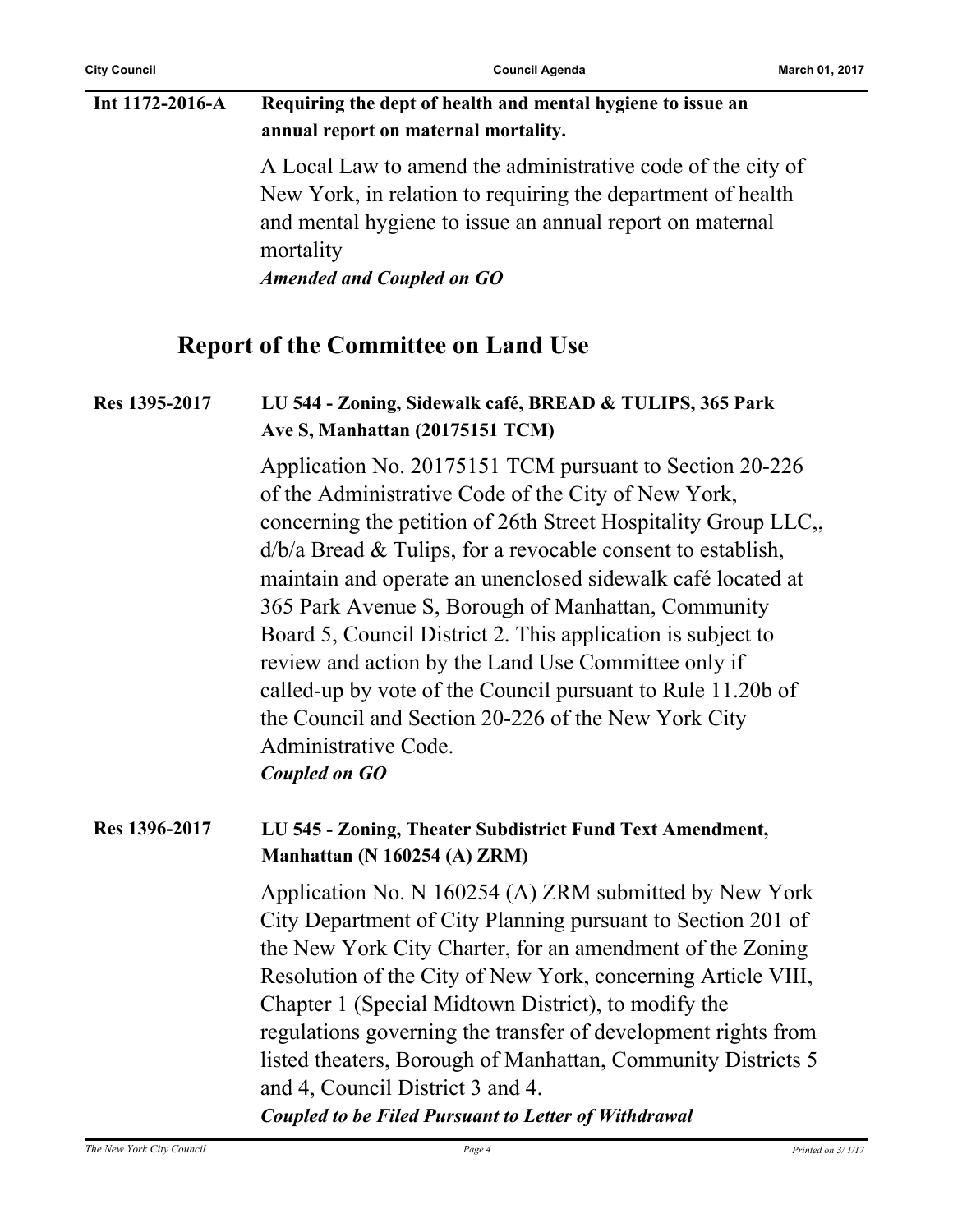| Res 1397-2017 | LU 574 - Landmarks, 183-195 Broadway, Brooklyn (20175207<br><b>HKK (N 170207 HKK))</b>                                                                                                                                                                                                                                                                                                                        |
|---------------|---------------------------------------------------------------------------------------------------------------------------------------------------------------------------------------------------------------------------------------------------------------------------------------------------------------------------------------------------------------------------------------------------------------|
|               | Application No 20175207 HKK (N 170207 HKK) pursuant<br>to Section 3020 of the New York City Charter, concerning the<br>designation by the Landmarks Preservation Commission of<br>183-195 Broadway (Block 2446, Lot 51), as an historic<br>landmark, Borough of Brooklyn, Community Board 1,<br>Council District 34.<br><b>Coupled on GO</b>                                                                  |
| Res 1398-2017 | LU 575 - Landmarks, ST. BARBARA'S ROMAN CATHOLIC<br>CHURCH, 138 Bleecker Street, Brooklyn (20175208 HKK (N<br>170208 HKK))                                                                                                                                                                                                                                                                                    |
|               | Application No 20175208 HKK (N 170208 HKK) pursuant<br>to Section 3020 of the New York City Charter, concerning the<br>designation by the Landmarks Preservation Commission of St.<br>Barbara's Roman Catholic Church, located at 138 Bleecker<br>Street (Block 3306, Lot 6), as an historic landmark, Borough<br>of Brooklyn, Community Board 4, Council District 37.<br><b>Coupled on GO</b>                |
| Res 1399-2017 | LU 576 - Landmarks, EXCELSIOR STEAM POWER<br><b>COMPANY BUILDING, 33-43 Gold Street, Manhattan</b><br>(20175212 HKM (N 170202 HKM))                                                                                                                                                                                                                                                                           |
|               | Application No 20175212 HKM (N 170202 HKM) pursuant<br>to Section 3020 of the New York City Charter, concerning the<br>designation by the Landmarks Preservation Commission of the<br>Excelsior Steam Power Company Building, located at 33-43<br>Gold Street (Block 77, Lot 24 in part), as an historic<br>landmark, Borough of Manhattan, Community Board 1,<br>Council District 1.<br><b>Coupled on GO</b> |
| Res 1400-2017 | LU 577 - Landmarks, BERGDORF GOODMAN BUILDING,<br>754 Fifth Avenue, Manhattan (20175213 HKM (N 170203                                                                                                                                                                                                                                                                                                         |

**HKM))**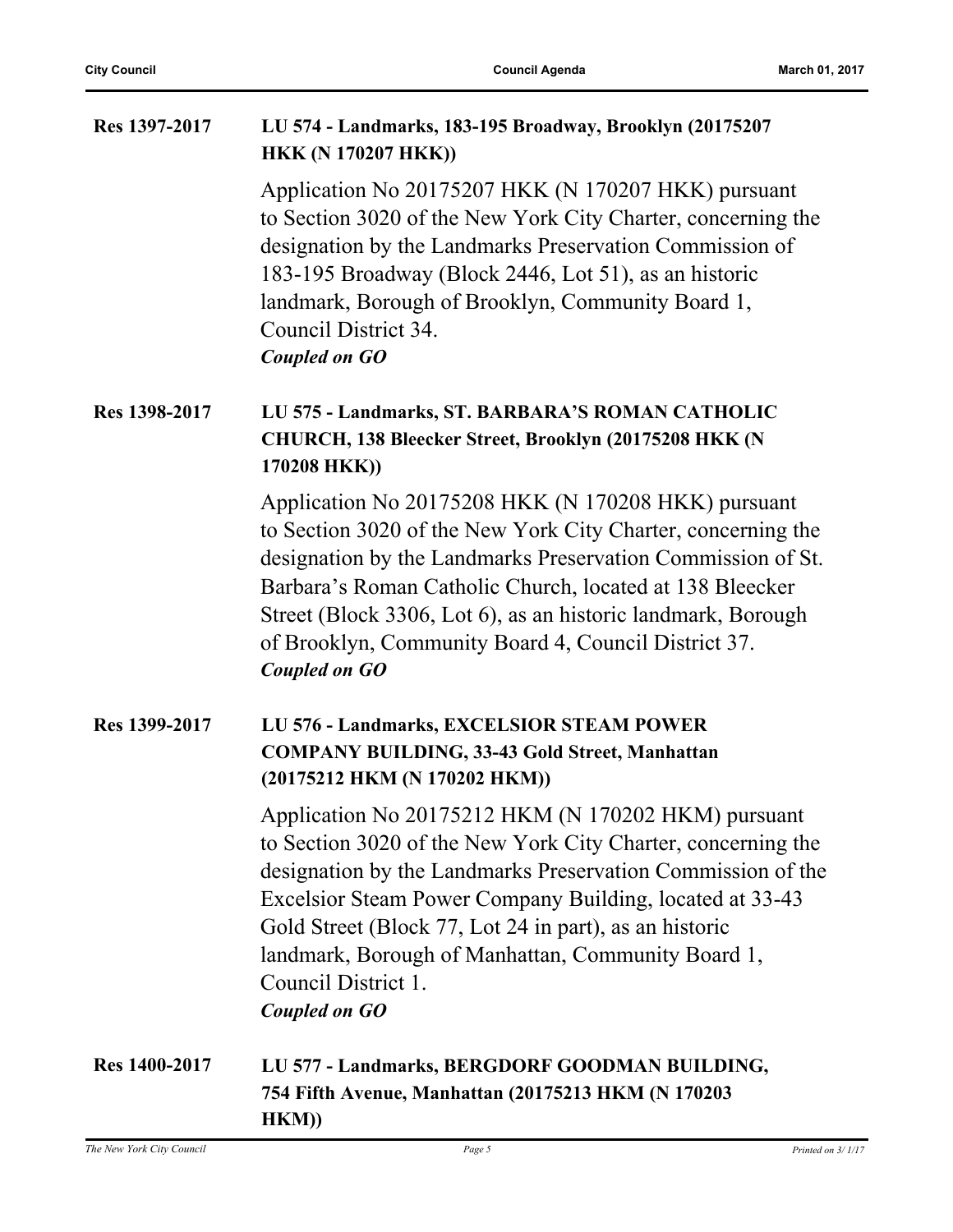Application No 20175213 HKM (N 170203 HKM) pursuant to Section 3020 of the New York City Charter, concerning the designation by the Landmarks Preservation Commission of the Bergdorf Goodman Building, located at 754 Fifth Avenue (Black 1273, Lot 33\_ (Block 1302, Lot 51), as an historic landmark, Borough of Manhattan, Community Board 5, Council District 4. *Coupled on GO*

#### **Res 1401-2017 LU 578 - Landmarks, 412 East 85th Street House, Manhattan (20175214 HKM (N 170204 HKM))**

Application No 20175214 HKM (N 170204 HKM) pursuant to Section 3020 of the New York City Charter, concerning the designation by the Landmarks Preservation Commission of 412 East 85th Street House, located at 412 East 85th Street (Block 1564, Lot 7503), as an historic landmark, Borough of Manhattan, Community Board 8, Council District 5. *Coupled on GO*

#### **Res 1402-2017 LU 583 - Landmarks, BROUGHAM COTTAGE, 4746 Amboy Road, Staten Island (20175211 HKM (N 170211 HKM))**

Application No 20175211 HKM (N 170211 HKM) pursuant to Section 3020 of the New York City Charter, concerning the designation by the Landmarks Preservation Commission of the Brougham Cottage, located at 4746 Amboy Road (Block 5391, Lot 2), as an historic landmark, Borough of Staten Island, Community Board 3, Council District 51. *Coupled on GO*

### **Report of the Committee on Public Safety**

#### **Int 1280-2016-B Requiring the NYPD to email accident reports.**

A Local Law to amend the administrative code of the city of New York, in relation to requiring the police department to share collision reports digitally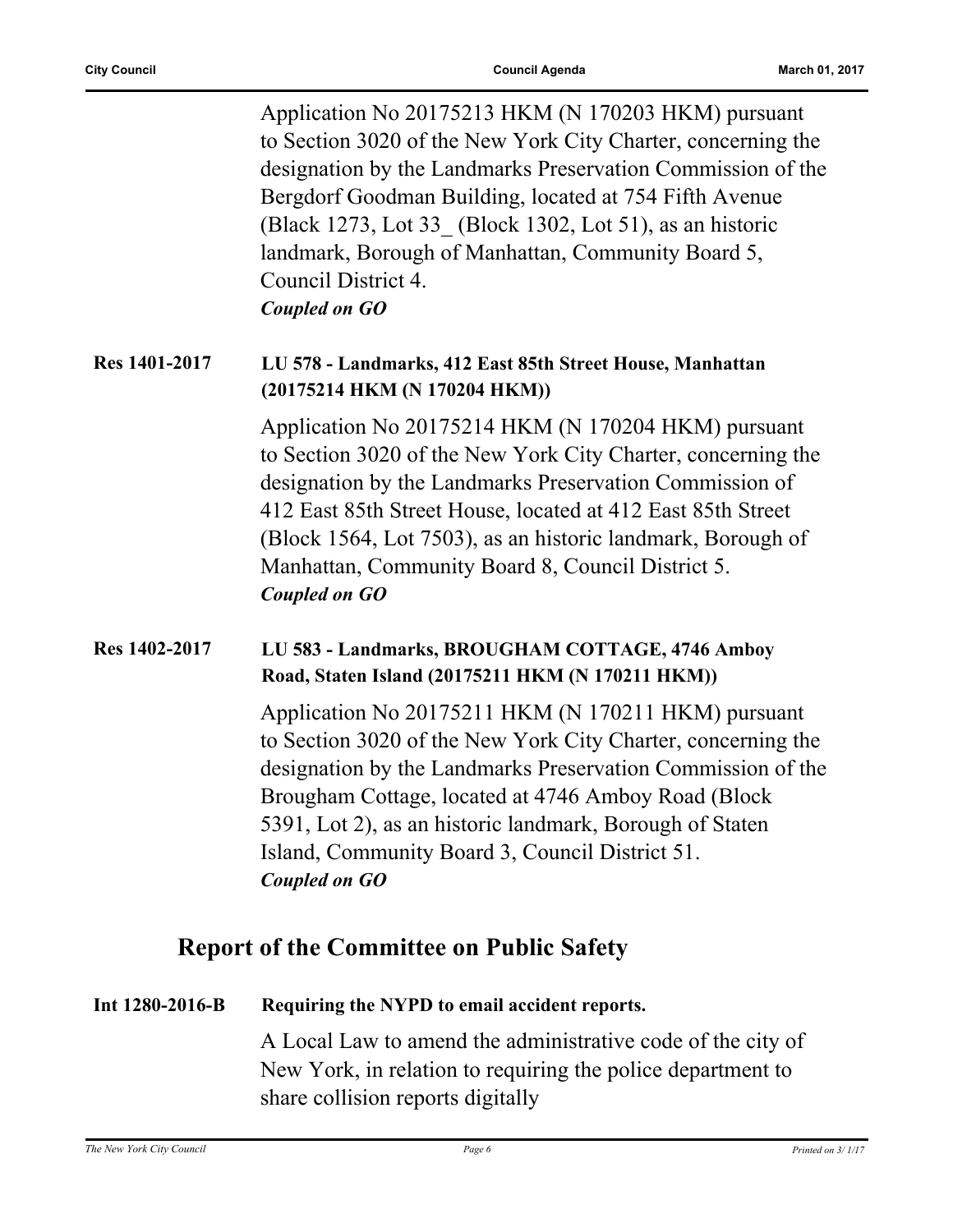#### *Amended and Coupled on GO*

## **Report of the Committee on Rules, Privileges, and Elections**

**Res 1391-2017 Approving changes in Membership to certain Standing Committees, Subcommittee and Chair.** Resolution approving changes in Membership to certain Standing Committees, Subcommittee and Chair. *Preconsidered - Coupled on GO* **Res 1403-2017 M 476 - Jeffrey Friedlander, Conflicts of Interest Board** RESOLUTION APPROVING THE APPOINTMENT BY THE MAYOR OF JEFFREY D. FRIEDLANDER AS A MEMBER OF THE NEW YORK CITY CONFLICTS OF INTEREST BOARD. *Preconsidered - Coupled on GO*

**Res 1404-2017 M 479 - Malini Cadambi Daniel, Equal Employment Practices Commission** RESOLUTION APPROVING THE RE-APPOINTMENT BY THE COUNCIL OF MALINI CADAMBI-DANIEL AS A MEMBER OF THE EQUAL EMPLOYMENT PRACTICES COMMISSION. *Preconsidered - Coupled on GO*

## **Report of the Committee on Sanitation and Solid Waste Management**

**Int 0820-2015-A Voluntary recycling incentive pilot programs in public housing.** A Local Law to amend the administrative code of the city of New York, in relation to voluntary recycling incentive pilot programs in public housing *Amended and Coupled on GO*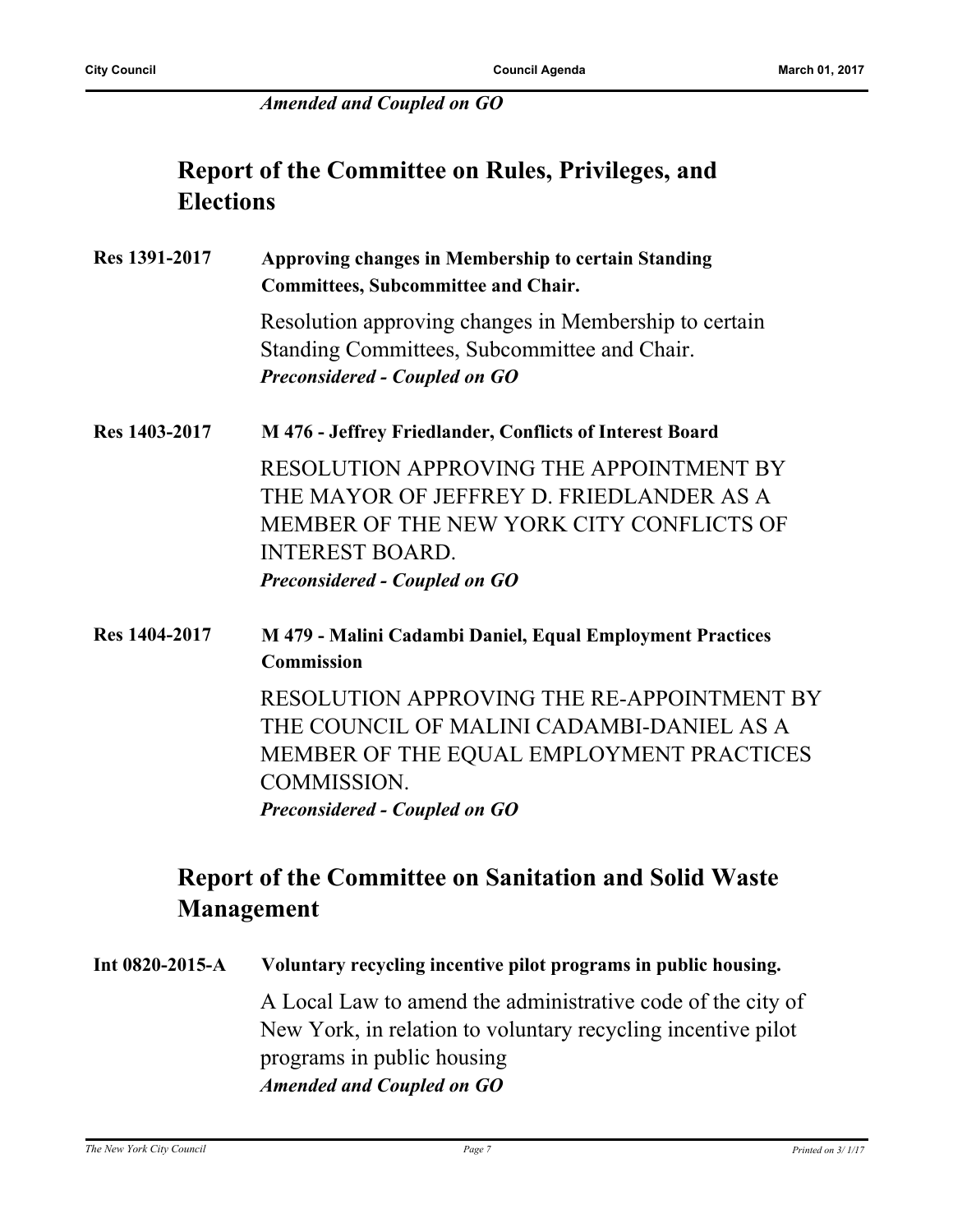### **Report of the Committee on Transportation**

**Int 0267-2014-A Establishing a pilot program for reserving parking spaces in municipal parking facilities.**

> A Local Law to amend the administrative code of the city of New York, in relation to establishing a pilot program for reserving parking spaces in municipal parking facilities *Amended and Coupled on GO*

**Int 0873-2015-A Establishing a carsharing parking pilot program.** A Local Law to amend the administrative code of the city of New York, in relation to establishing a carsharing parking pilot program *Amended and Coupled on GO*

## **12. General Orders Calendar**

**T2014-0002 Commissioner of Deeds** *Coupled on GO*

## **Coupled on General Order Calendar**

## **Finance**

**Res 1390-2017 Approving the new designation and changes in the designation of certain organizations to receive funding in the Expense Budget.** *Preconsidered - GO*

## **Health**

**Int 1161-2016-A Reporting on HPV vaccination rates.** *A and GO*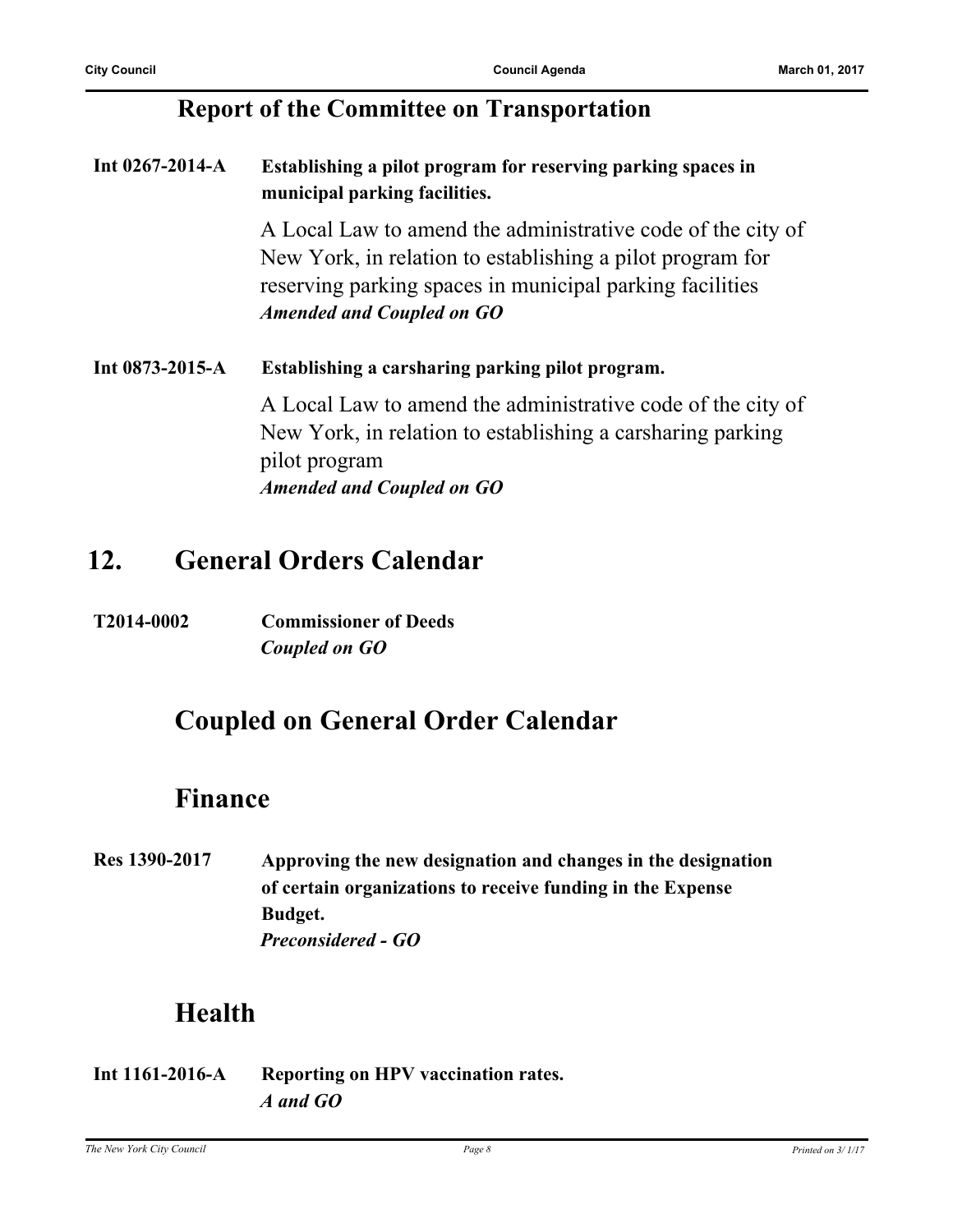| Int $1162 - 2016 - A$ | Reporting on the use of contraceptive methods.<br>A and GO                                                      |
|-----------------------|-----------------------------------------------------------------------------------------------------------------|
| Int $1172 - 2016 - A$ | Requiring the dept of health and mental hygiene to issue an<br>annual report on maternal mortality.<br>A and GO |
| <b>Land Use</b>       |                                                                                                                 |
| Res 1395-2017         | LU 544 - Zoning, Sidewalk café, BREAD & TULIPS, 365 Park<br>Ave S, Manhattan (20175151 TCM)<br>GO               |
| Res 1396-2017         | LU 545 - Zoning, Theater Subdistrict Fund Text Amendment,<br>Manhattan (N 160254 (A) ZRM)<br><b>Filed</b>       |
| Res 1397-2017         | LU 574 - Landmarks, 183-195 Broadway, Brooklyn (20175207<br><b>HKK (N 170207 HKK))</b>                          |

- *GO*
- **Res 1398-2017 LU 575 Landmarks, ST. BARBARA'S ROMAN CATHOLIC CHURCH, 138 Bleecker Street, Brooklyn (20175208 HKK (N 170208 HKK))** *GO*
- **Res 1399-2017 LU 576 Landmarks, EXCELSIOR STEAM POWER COMPANY BUILDING, 33-43 Gold Street, Manhattan (20175212 HKM (N 170202 HKM))** *GO*
- **Res 1400-2017 LU 577 Landmarks, BERGDORF GOODMAN BUILDING, 754 Fifth Avenue, Manhattan (20175213 HKM (N 170203 HKM))** *GO*
- **Res 1401-2017 LU 578 Landmarks, 412 East 85th Street House, Manhattan**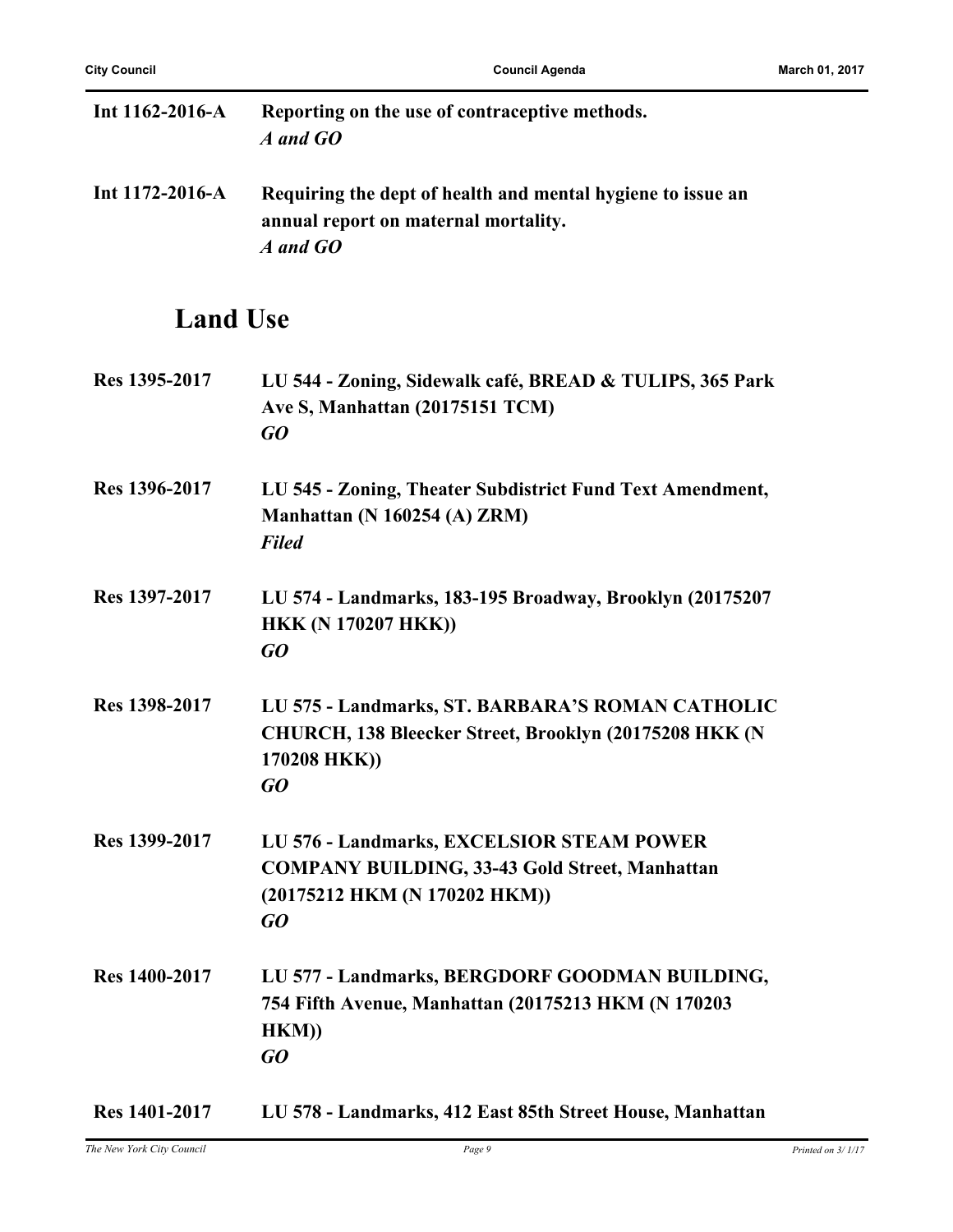#### **(20175214 HKM (N 170204 HKM))** *GO*

**Res 1402-2017 LU 583 - Landmarks, BROUGHAM COTTAGE, 4746 Amboy Road, Staten Island (20175211 HKM (N 170211 HKM))** *GO*

## **Public Safety**

**Int 1280-2016-B Requiring the NYPD to email accident reports.** *A and GO*

### **Rules, Privileges, and Elections**

| Res 1391-2017 | Approving changes in Membership to certain Standing<br><b>Committees, Subcommittee and Chair.</b> |
|---------------|---------------------------------------------------------------------------------------------------|
|               | <b>Preconsidered - GO</b>                                                                         |
| Res 1403-2017 | M 476 - Jeffrey Friedlander, Conflicts of Interest Board                                          |
|               | <b>Preconsidered - GO</b>                                                                         |
| Res 1404-2017 | M 479 - Malini Cadambi Daniel, Equal Employment Practices                                         |
|               | <b>Commission</b>                                                                                 |
|               | <b>Preconsidered - GO</b>                                                                         |

## **Sanitation and Solid Waste Management**

**Int 0820-2015-A Voluntary recycling incentive pilot programs in public housing.** *A and GO*

## **Transportation**

**Int 0267-2014-A Establishing a pilot program for reserving parking spaces in municipal parking facilities.**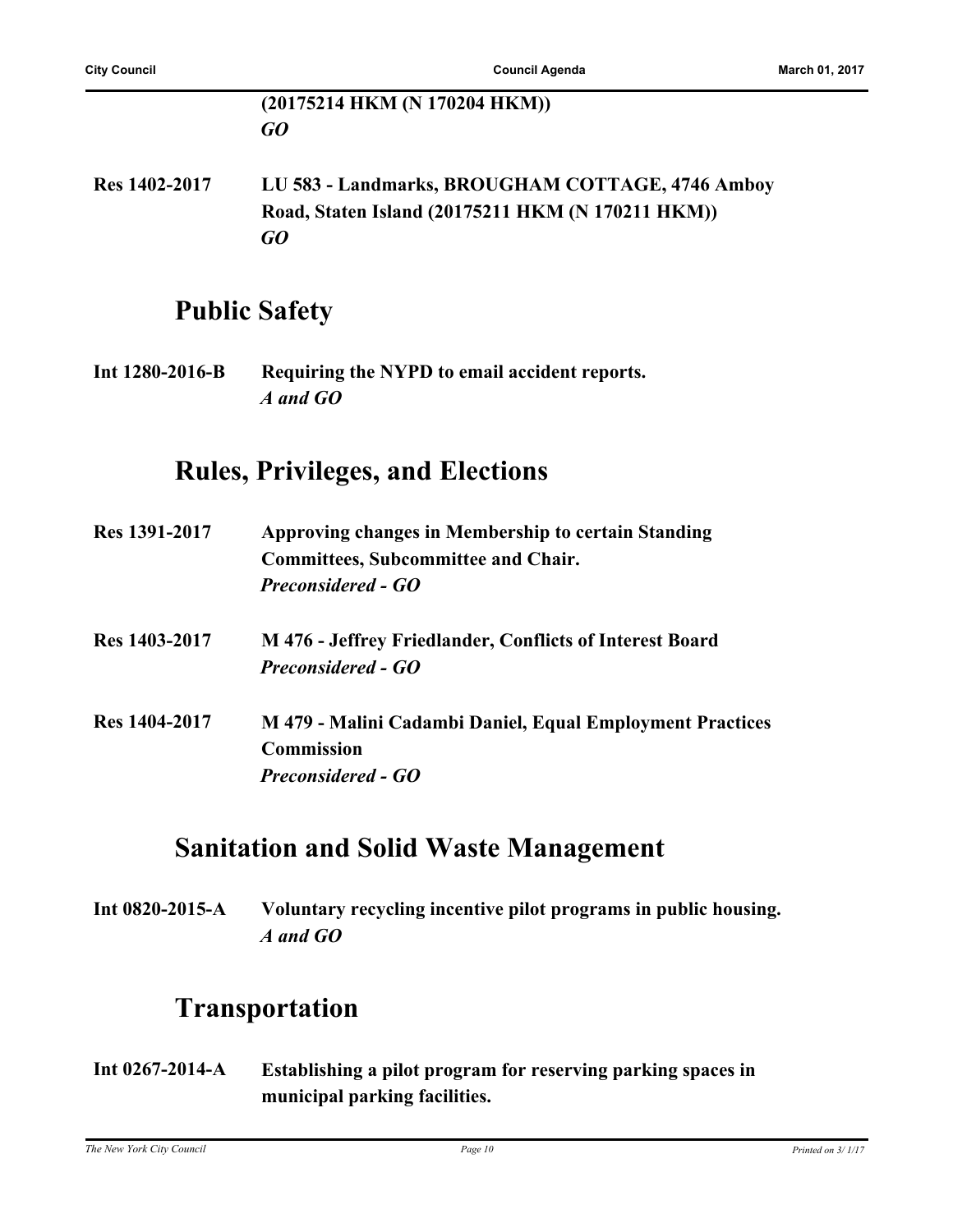#### *A and GO*

**Int 0873-2015-A Establishing a carsharing parking pilot program.** *A and GO*

## **General Order Calendar**

- **T2014-0002 Commissioner of Deeds** *GO*
- **Introduction & Reading of Bills See Attached 13.**
- **14. Discussion of Resolutions**
- **15. Resolutions**

*None*

- **16. General Discussion**
- **17. Extension of Remarks**

## **INTRODUCTION AND READING OF BILLS**

**Int 1480-2017** *By Council Members Cabrera and Richards*

A Local Law to amend the administrative code of the city of New York, in relation to designating expanded polystyrene as recyclable and repealing sections 16-324(f) and 16-329 of the administrative code of the city of New York *Sanitation and Solid Waste Management*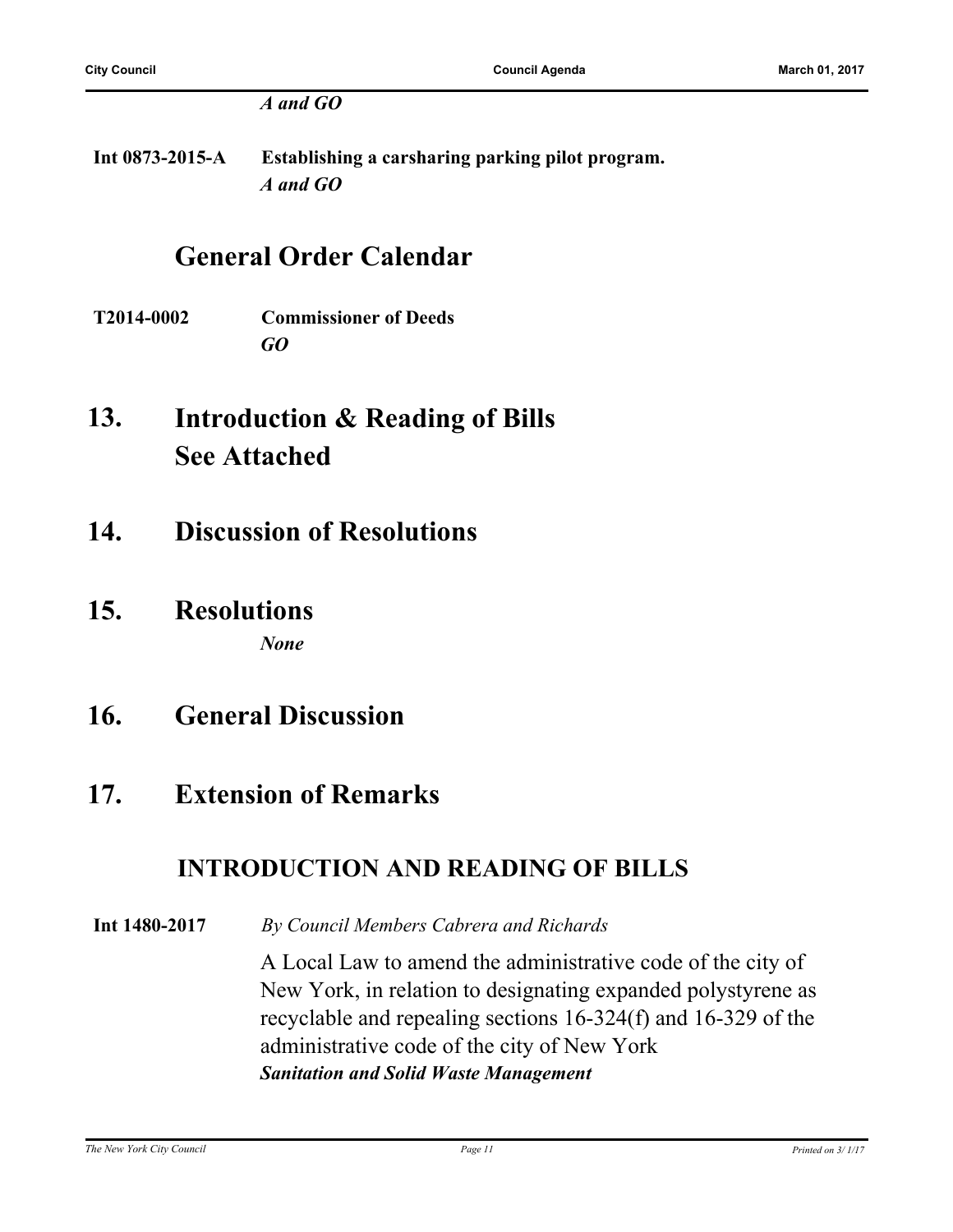| <b>City Council</b> | <b>Council Agenda</b>                                                                                                                                                                                                                                                                                                                                                            | March 01, 2017 |
|---------------------|----------------------------------------------------------------------------------------------------------------------------------------------------------------------------------------------------------------------------------------------------------------------------------------------------------------------------------------------------------------------------------|----------------|
| Int 1481-2017       | By Council Members Cumbo, Gibson and Rosenthal                                                                                                                                                                                                                                                                                                                                   |                |
|                     | A Local Law to amend the administrative code of the city of<br>New York, in relation to requiring all NYPD officers to<br>receive sensitivity training to assist them in responding to<br>victims of gender-based street harassment and sexual assault<br><b>Public Safety</b>                                                                                                   |                |
| Res 1390-2017       | By Council Member Ferreras-Copeland                                                                                                                                                                                                                                                                                                                                              |                |
|                     | Resolution approving the new designation and changes in the<br>designation of certain organizations to receive funding in the<br><b>Expense Budget</b><br><b>Preconsidered - Finance</b>                                                                                                                                                                                         |                |
| Int 1482-2017       | By Council Members Garodnick and Gibson                                                                                                                                                                                                                                                                                                                                          |                |
|                     | A Local Law to amend the administrative code of the city of<br>New York, in relation to creating comprehensive reporting and<br>oversight of NYPD surveillance technologies<br><b>Public Safety</b>                                                                                                                                                                              |                |
| Int 1483-2017       | By Council Members Gibson and Cornegy Jr.                                                                                                                                                                                                                                                                                                                                        |                |
|                     | A Local Law to amend the administrative code of the city of<br>New York, in relation to requiring landlords leasing<br>commercial space to provide to the tenant a certificate of<br>occupancy and to disclose any liens, fines, or encumbrances<br>that affect title, use or physical condition of the property or the<br>interest of the lessee<br><b>Economic Development</b> |                |
| Int 1484-2017       | By Council Members Greenfield, Lander, Richards, Rose and<br>Johnson                                                                                                                                                                                                                                                                                                             |                |
|                     | A Local Law to amend the New York city charter, in relation<br>to requiring the map and explanatory text relating to city<br>facilities to be updated annually<br><b>Land Use</b>                                                                                                                                                                                                |                |
| Int 1485-2017       | By Council Members Johnson, Lander, Richards, Rose, Levin,                                                                                                                                                                                                                                                                                                                       |                |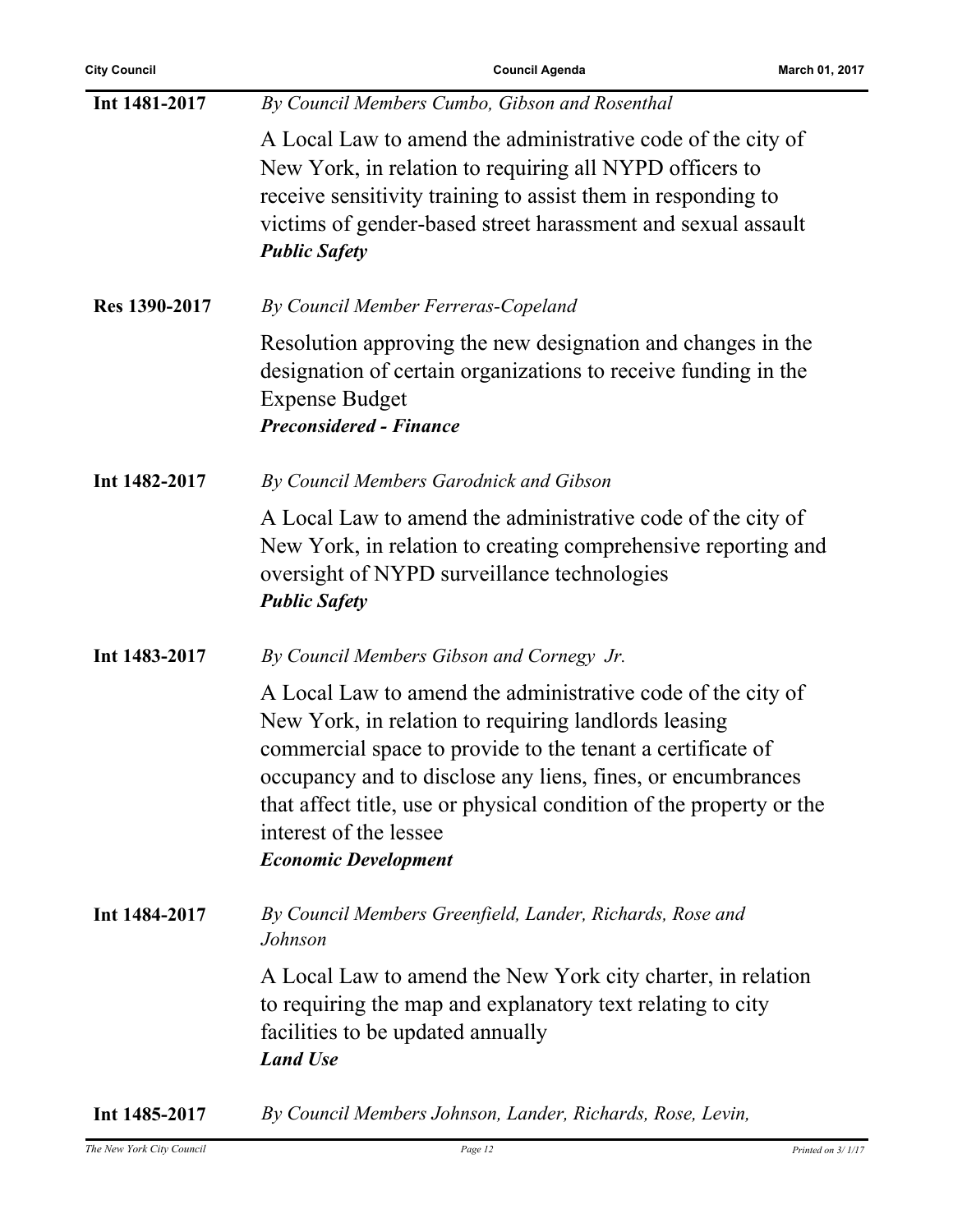|  |  | Miller and Reynoso |
|--|--|--------------------|
|--|--|--------------------|

A Local Law to amend the New York city charter, in relation to requiring a study of the city's fair share criteria every five years *Land Use*

**Int 1486-2017** *By Council Member Kallos*

A Local Law to amend the administrative code of the city of New York, in relation to requiring the department of education to report information on school applications, offers of admission, enrollment and school seats available *Preconsidered - Education*

**Int 1487-2017** *By Council Members Kallos, Greenfield and Garodnick*

A Local Law to amend the administrative code of the city of New York in relation to penalties for violations of conditions and restrictions on privately owned public spaces *Housing and Buildings*

**Int 1488-2017** *By Council Members Kallos, Greenfield and Garodnick*

A Local Law to amend the administrative code of the city of New York and the New York city charter in relation to signage in privately owned public spaces *Land Use*

**Int 1489-2017** *By Council Members Kallos and Salamanca Jr. (by request of the Manhattan Borough President)*

> A Local Law to amend the administrative code of the city of New York, in relation to an owner's duty to purchase and install radiator covers *Housing and Buildings*

**Int 1490-2017** *By Council Members Lander, Richards, Rose, Johnson, Levin, Miller and Reynoso*

> A Local Law to amend the New York city charter, in relation to improving public information about concentrated siting of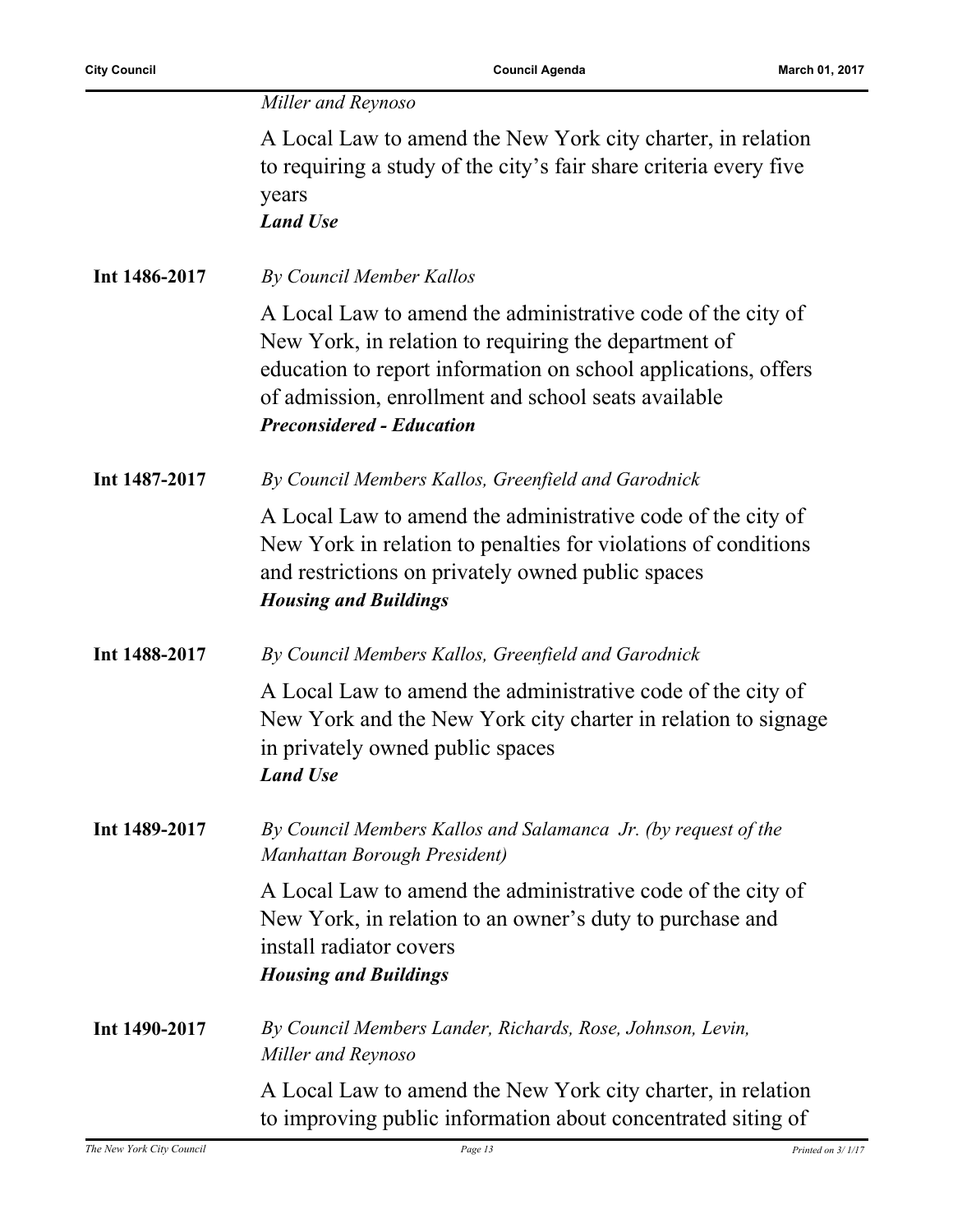|               | city facilities<br><b>Land Use</b>                                                                                                                                                                                                                                                                                                                                |
|---------------|-------------------------------------------------------------------------------------------------------------------------------------------------------------------------------------------------------------------------------------------------------------------------------------------------------------------------------------------------------------------|
| Int 1491-2017 | By Council Members Lander, Rose, Johnson, Richards and Miller                                                                                                                                                                                                                                                                                                     |
|               | A Local Law to amend the New York city charter, in relation<br>to reducing overconcentration of city facilities in certain<br>community districts<br><b>Land Use</b>                                                                                                                                                                                              |
| Res 1391-2017 | By Council Member Lander                                                                                                                                                                                                                                                                                                                                          |
|               | Resolution approving changes in Membership to certain<br>Standing Committees, Subcommittee and Chair.<br><b>Preconsidered - Rules, Privileges and Elections</b>                                                                                                                                                                                                   |
| Int 1492-2017 | By Council Members Levin, Lander, Richards, Rose, Johnson and<br>Reynoso                                                                                                                                                                                                                                                                                          |
|               | A Local Law to amend the New York city charter, in relation<br>to creating an online posting requirement for statements<br>outlining consistency or inconsistency with criteria established<br>for the siting of city facilities<br><b>Land Use</b>                                                                                                               |
| Res 1392-2017 | By Council Members Miller, Rose, Lander, Richards, Levin,<br>Johnson and Reynoso                                                                                                                                                                                                                                                                                  |
|               | Resolution calling upon the New York State Legislature to<br>pass, and the Governor to sign, legislation to create a uniform<br>process for community notification and local input on the<br>siting of any state or state-authorized facility in the city of<br>New York and to review the distribution of such facilities<br>already in place<br><b>Land Use</b> |
| Int 1493-2017 | By Council Members Reynoso, Lander, Richards, Rose, Levin,<br>Miller and Johnson                                                                                                                                                                                                                                                                                  |
|               | A Local Law to amend the New York city charter, in relation<br>to improving community access to information about the                                                                                                                                                                                                                                             |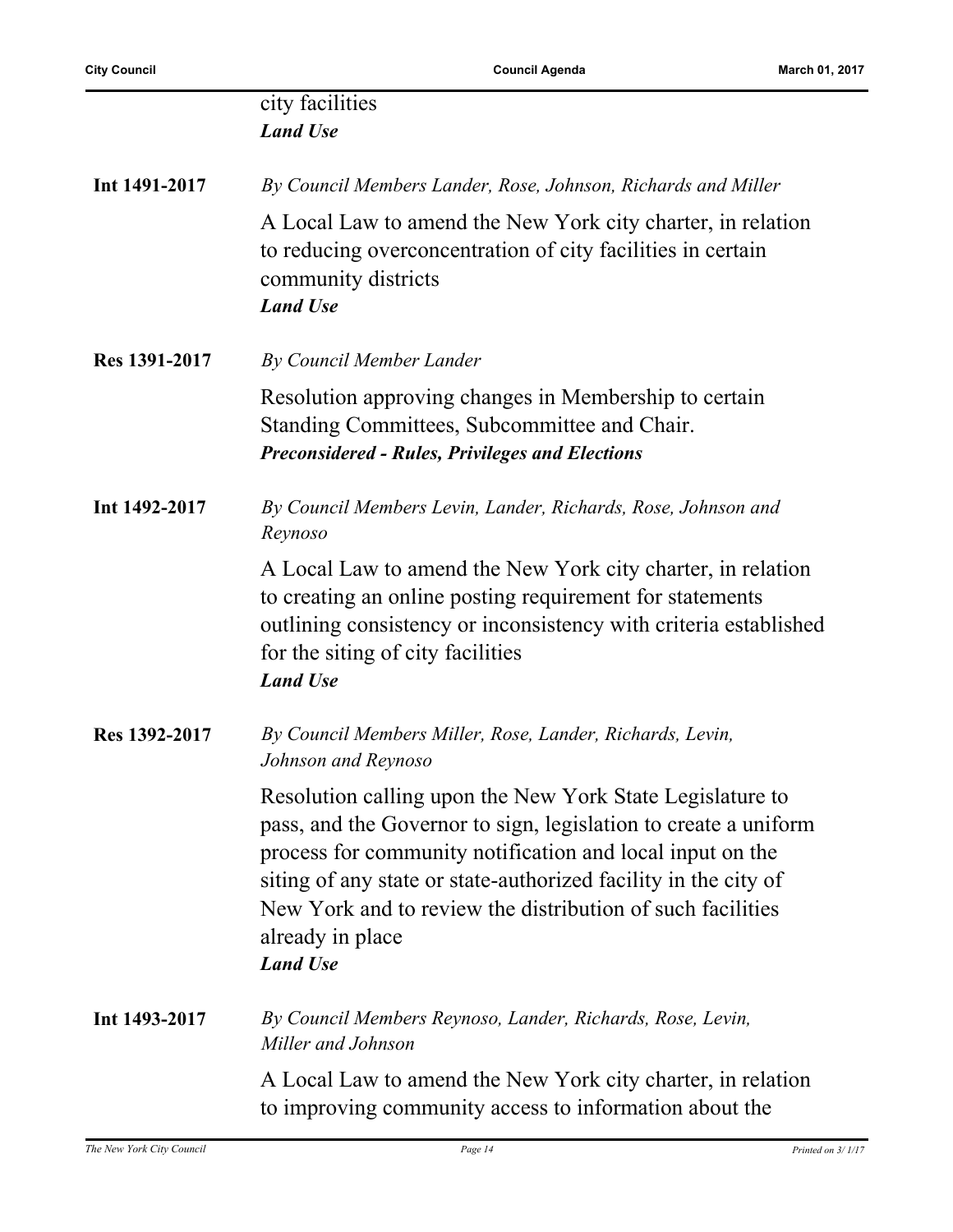|               | siting of city facilities<br><b>Land Use</b>                                                                                                                                                                                                                                                                                                            |
|---------------|---------------------------------------------------------------------------------------------------------------------------------------------------------------------------------------------------------------------------------------------------------------------------------------------------------------------------------------------------------|
| Int 1494-2017 | By Council Members Richards, Lander, Rose, Levin, Johnson and<br>Reynoso                                                                                                                                                                                                                                                                                |
|               | A Local Law to amend the New York city charter, in relation<br>to including additional capital projects in the citywide<br>statement of needs<br><b>Land Use</b>                                                                                                                                                                                        |
| Int 1495-2017 | By Council Members Rose, Lander, Richards, Miller and Johnson                                                                                                                                                                                                                                                                                           |
|               | A Local Law to amend the New York city charter, in relation<br>to creating an interactive online mapping tool of facilities<br>required to be mapped in conjunction with the citywide<br>statement of needs<br><b>Land Use</b>                                                                                                                          |
| Int 1496-2017 | By Council Member Rosenthal                                                                                                                                                                                                                                                                                                                             |
|               | A Local Law to amend the New York city charter, in relation<br>to reporting on certain domestic violence initiatives<br><b>Women's Issues</b>                                                                                                                                                                                                           |
| Int 1497-2017 | By Council Members Salamanca Jr. and Johnson                                                                                                                                                                                                                                                                                                            |
|               | A Local Law to amend the administrative code of the city of<br>New York, in relation to requiring the department of<br>education to report on students in temporary housing<br><b>Education</b>                                                                                                                                                         |
| Int 1498-2017 | By Council Members Torres, Salamanca Jr. and Garodnick                                                                                                                                                                                                                                                                                                  |
|               | A Local Law to amend the administrative code of the city of<br>New York, in relation to requiring an office or agency<br>designated by the mayor to provide outreach and education<br>regarding the earned income disallowance benefit to eligible<br>public housing tenants and eligible tenants of other housing<br>programs<br><b>Public Housing</b> |